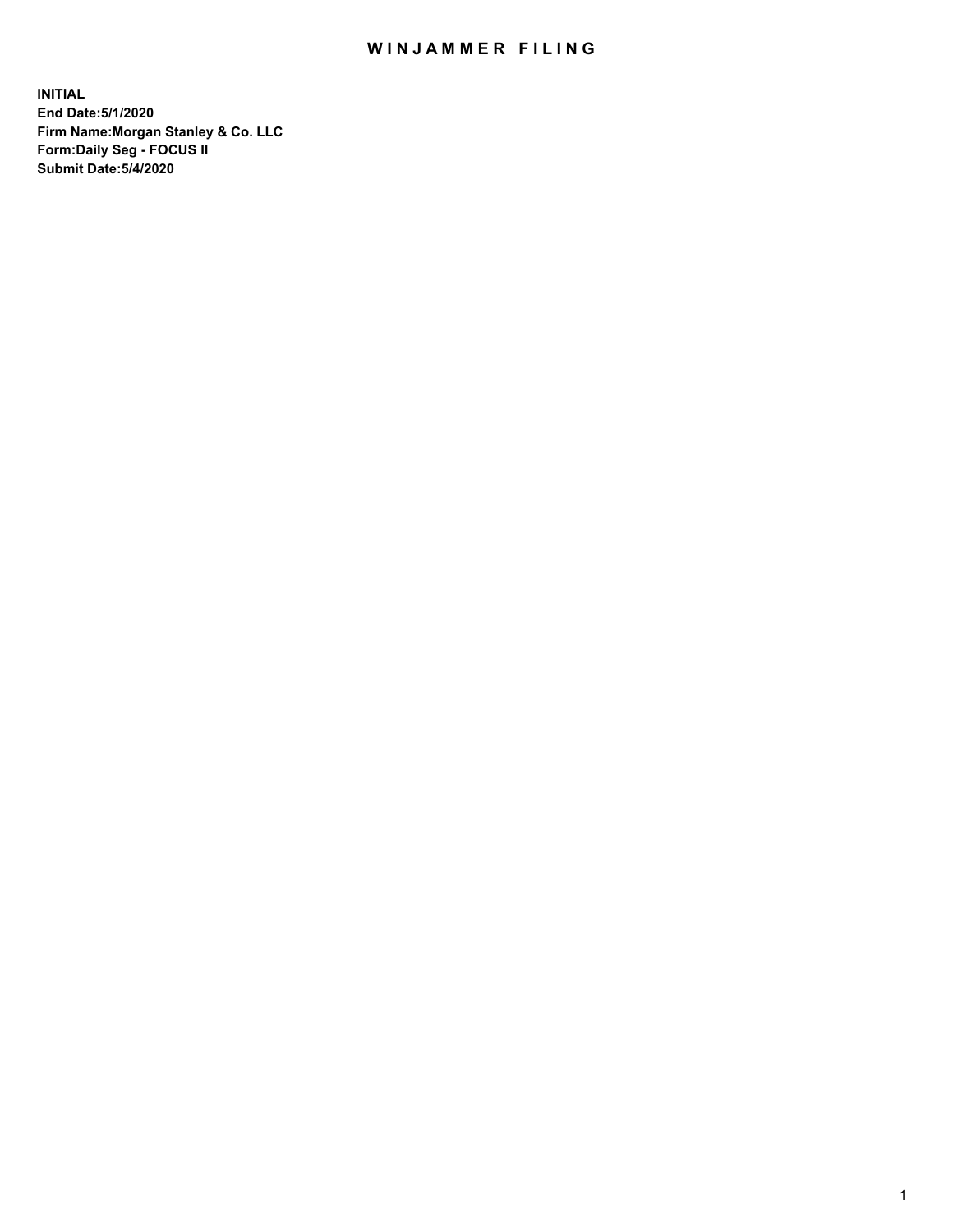**INITIAL End Date:5/1/2020 Firm Name:Morgan Stanley & Co. LLC Form:Daily Seg - FOCUS II Submit Date:5/4/2020 Daily Segregation - Cover Page**

| Name of Company                                                                   | Morgan Stanley & Co. LLC     |
|-----------------------------------------------------------------------------------|------------------------------|
| <b>Contact Name</b>                                                               | <b>Ikram Shah</b>            |
| <b>Contact Phone Number</b>                                                       | 212-276-0963                 |
| <b>Contact Email Address</b>                                                      | Ikram.shah@morganstanley.com |
| FCM's Customer Segregated Funds Residual Interest Target (choose one):            |                              |
| a. Minimum dollar amount: ; or                                                    | 235,000,000                  |
| b. Minimum percentage of customer segregated funds required:%; or                 | <u>0</u>                     |
| c. Dollar amount range between: and; or                                           | <u>00</u>                    |
| d. Percentage range of customer segregated funds required between:% and%.         | 0 Q                          |
| FCM's Customer Secured Amount Funds Residual Interest Target (choose one):        |                              |
| a. Minimum dollar amount: ; or                                                    | 140,000,000                  |
| b. Minimum percentage of customer secured funds required:%; or                    | <u>0</u>                     |
| c. Dollar amount range between: and; or                                           | <u>0 0</u>                   |
| d. Percentage range of customer secured funds required between: % and %.          | 0 Q                          |
| FCM's Cleared Swaps Customer Collateral Residual Interest Target (choose one):    |                              |
| a. Minimum dollar amount: ; or                                                    | 92,000,000                   |
| b. Minimum percentage of cleared swaps customer collateral required:% ; or        | <u>0</u>                     |
| c. Dollar amount range between: and; or                                           | 0 Q                          |
| d. Percentage range of cleared swaps customer collateral required between:% and%. | 0 <sub>0</sub>               |
|                                                                                   |                              |

Attach supporting documents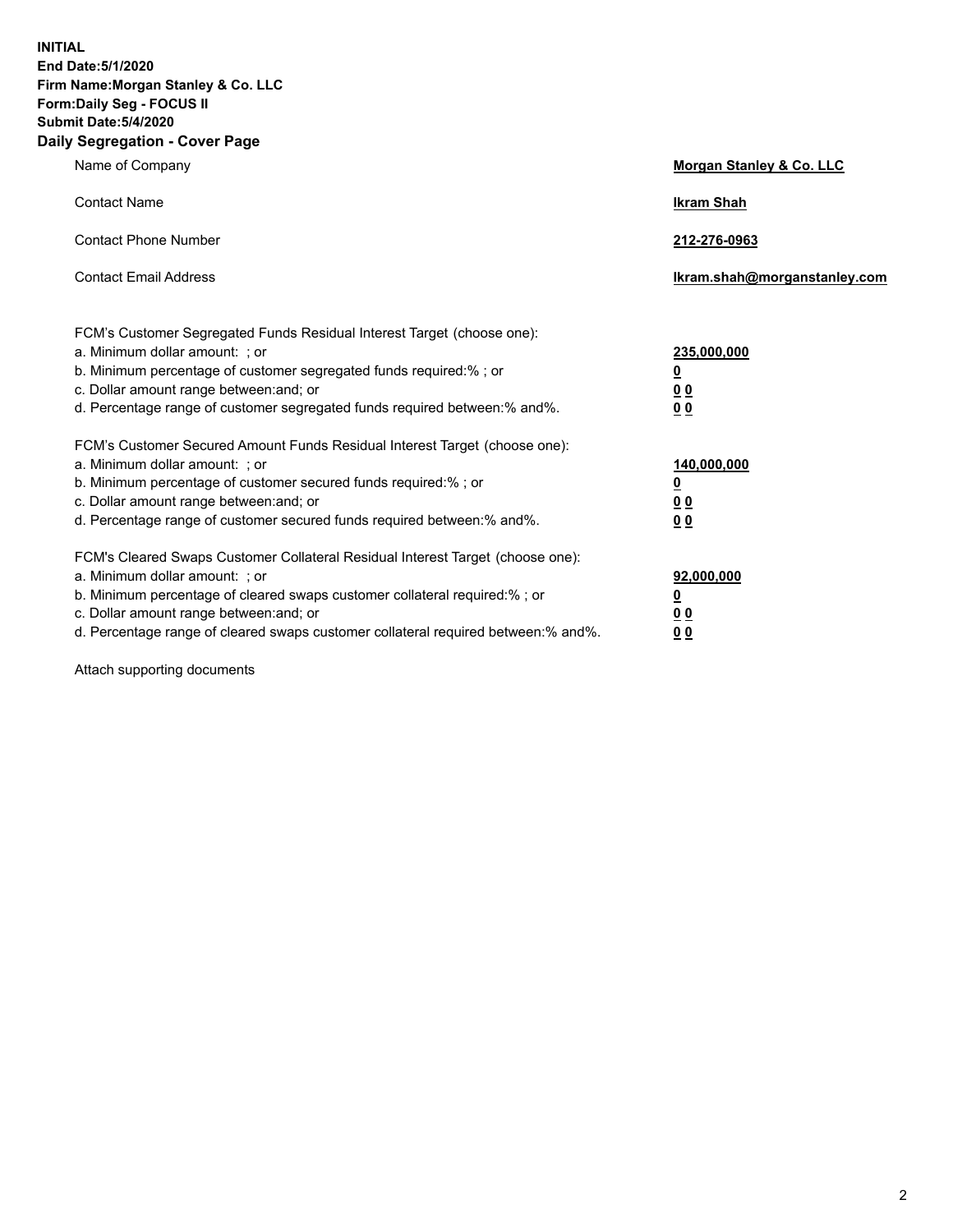|          | <b>INITIAL</b><br>End Date: 5/1/2020<br>Firm Name: Morgan Stanley & Co. LLC<br>Form: Daily Seg - FOCUS II<br><b>Submit Date: 5/4/2020</b><br><b>Daily Segregation - Secured Amounts</b> |                                                       |
|----------|-----------------------------------------------------------------------------------------------------------------------------------------------------------------------------------------|-------------------------------------------------------|
|          | Foreign Futures and Foreign Options Secured Amounts                                                                                                                                     |                                                       |
|          | Amount required to be set aside pursuant to law, rule or regulation of a foreign                                                                                                        | $0$ [7305]                                            |
|          | government or a rule of a self-regulatory organization authorized thereunder                                                                                                            |                                                       |
| 1.       | Net ledger balance - Foreign Futures and Foreign Option Trading - All Customers<br>A. Cash                                                                                              | 4,449,182,741 [7315]                                  |
|          | B. Securities (at market)                                                                                                                                                               | 2,789,519,630 [7317]                                  |
| 2.       | Net unrealized profit (loss) in open futures contracts traded on a foreign board of trade                                                                                               | -208,406,178 [7325]                                   |
| 3.       | Exchange traded options                                                                                                                                                                 |                                                       |
|          | a. Market value of open option contracts purchased on a foreign board of trade                                                                                                          | 14,323,170 [7335]                                     |
|          | b. Market value of open contracts granted (sold) on a foreign board of trade                                                                                                            | -17,953,938 [7337]                                    |
| 4.<br>5. | Net equity (deficit) (add lines 1. 2. and 3.)<br>Account liquidating to a deficit and account with a debit balances - gross amount                                                      | 7,026,665,425 [7345]<br>245,077,011 [7351]            |
|          | Less: amount offset by customer owned securities                                                                                                                                        | -238,364,717 [7352] 6,712,294                         |
|          |                                                                                                                                                                                         | [7354]                                                |
| 6.       | Amount required to be set aside as the secured amount - Net Liquidating Equity<br>Method (add lines 4 and 5)                                                                            | 7,033,377,719 [7355]                                  |
| 7.       | Greater of amount required to be set aside pursuant to foreign jurisdiction (above) or line                                                                                             | 7,033,377,719 [7360]                                  |
|          | 6.                                                                                                                                                                                      |                                                       |
| 1.       | FUNDS DEPOSITED IN SEPARATE REGULATION 30.7 ACCOUNTS                                                                                                                                    |                                                       |
|          | Cash in banks<br>A. Banks located in the United States                                                                                                                                  | 560,189,404 [7500]                                    |
|          | B. Other banks qualified under Regulation 30.7                                                                                                                                          | 270,307,626 [7520] 830,497,030<br>[7530]              |
| 2.       | <b>Securities</b>                                                                                                                                                                       |                                                       |
|          | A. In safekeeping with banks located in the United States                                                                                                                               | 768,176,020 [7540]                                    |
|          | B. In safekeeping with other banks qualified under Regulation 30.7                                                                                                                      | 0 [7560] 768,176,020 [7570]                           |
| 3.       | Equities with registered futures commission merchants                                                                                                                                   |                                                       |
|          | A. Cash<br><b>B.</b> Securities                                                                                                                                                         | 11,654,465 [7580]<br>$0$ [7590]                       |
|          | C. Unrealized gain (loss) on open futures contracts                                                                                                                                     | 1,752,434 [7600]                                      |
|          | D. Value of long option contracts                                                                                                                                                       | $0$ [7610]                                            |
|          | E. Value of short option contracts                                                                                                                                                      | 0 [7615] 13,406,899 [7620]                            |
| 4.       | Amounts held by clearing organizations of foreign boards of trade                                                                                                                       |                                                       |
|          | A. Cash                                                                                                                                                                                 | $0$ [7640]                                            |
|          | <b>B.</b> Securities<br>C. Amount due to (from) clearing organization - daily variation                                                                                                 | $0$ [7650]<br>$0$ [7660]                              |
|          | D. Value of long option contracts                                                                                                                                                       | $0$ [7670]                                            |
|          | E. Value of short option contracts                                                                                                                                                      | 0 [7675] 0 [7680]                                     |
| 5.       | Amounts held by members of foreign boards of trade                                                                                                                                      |                                                       |
|          | A. Cash                                                                                                                                                                                 | 3,906,430,251 [7700]                                  |
|          | <b>B.</b> Securities                                                                                                                                                                    | 2,021,343,610 [7710]                                  |
|          | C. Unrealized gain (loss) on open futures contracts                                                                                                                                     | -210,158,612 [7720]                                   |
|          | D. Value of long option contracts<br>E. Value of short option contracts                                                                                                                 | 14,323,170 [7730]<br>-17,953,938 [7735] 5,713,984,481 |
|          |                                                                                                                                                                                         | $[7740]$                                              |
| 6.       | Amounts with other depositories designated by a foreign board of trade                                                                                                                  | $0$ [7760]                                            |
| 7.       | Segregated funds on hand                                                                                                                                                                | $0$ [7765]                                            |
| 8.       | Total funds in separate section 30.7 accounts                                                                                                                                           | 7,326,064,430 [7770]                                  |
| 9.       | Excess (deficiency) Set Aside for Secured Amount (subtract line 7 Secured Statement<br>Page 1 from Line 8)                                                                              | 292,686,711 [7380]                                    |
| 10.      | Management Target Amount for Excess funds in separate section 30.7 accounts                                                                                                             | 140,000,000 [7780]                                    |
| 11.      | Excess (deficiency) funds in separate 30.7 accounts over (under) Management Target                                                                                                      | 152,686,711 [7785]                                    |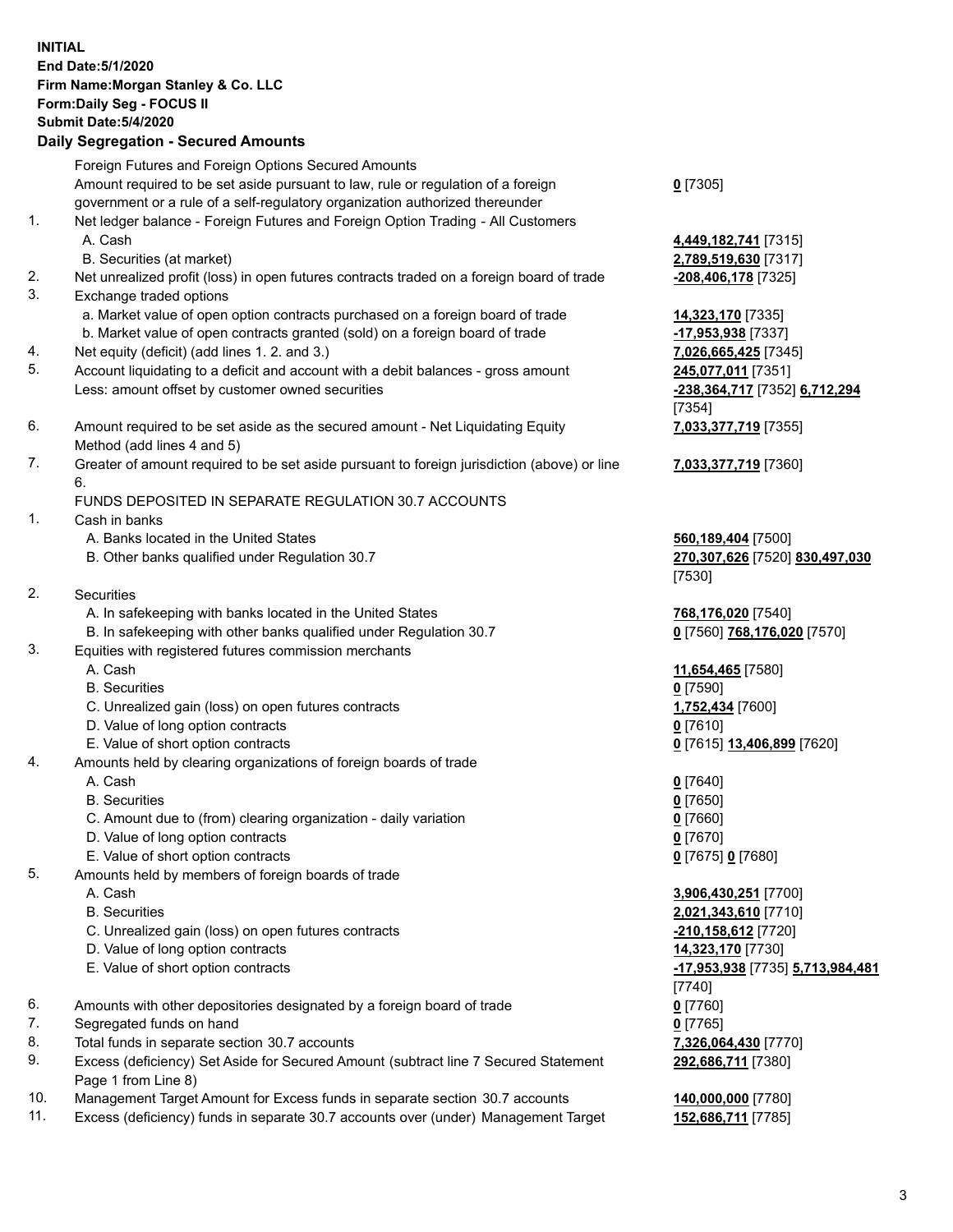|     | <b>INITIAL</b><br>End Date: 5/1/2020<br>Firm Name: Morgan Stanley & Co. LLC<br>Form: Daily Seg - FOCUS II<br><b>Submit Date: 5/4/2020</b><br>Daily Segregation - Segregation Statement |                                |
|-----|----------------------------------------------------------------------------------------------------------------------------------------------------------------------------------------|--------------------------------|
|     | SEGREGATION REQUIREMENTS(Section 4d(2) of the CEAct)                                                                                                                                   |                                |
| 1.  | Net ledger balance                                                                                                                                                                     |                                |
|     | A. Cash                                                                                                                                                                                | 9,486,131,594 [7010]           |
|     | B. Securities (at market)                                                                                                                                                              | 8,600,034,416 [7020]           |
| 2.  | Net unrealized profit (loss) in open futures contracts traded on a contract market                                                                                                     | 6,471,914,586 [7030]           |
| 3.  | Exchange traded options                                                                                                                                                                |                                |
|     | A. Add market value of open option contracts purchased on a contract market                                                                                                            | 708,837,409 [7032]             |
|     | B. Deduct market value of open option contracts granted (sold) on a contract market                                                                                                    | -571,011,232 [7033]            |
| 4.  | Net equity (deficit) (add lines 1, 2 and 3)                                                                                                                                            | 24,695,906,773 [7040]          |
| 5.  | Accounts liquidating to a deficit and accounts with                                                                                                                                    |                                |
|     | debit balances - gross amount                                                                                                                                                          | 655,875,985 [7045]             |
|     | Less: amount offset by customer securities                                                                                                                                             | -645,327,634 [7047] 10,548,351 |
|     |                                                                                                                                                                                        | [7050]                         |
| 6.  | Amount required to be segregated (add lines 4 and 5)                                                                                                                                   | 24,706,455,124 [7060]          |
|     | FUNDS IN SEGREGATED ACCOUNTS                                                                                                                                                           |                                |
| 7.  | Deposited in segregated funds bank accounts                                                                                                                                            |                                |
|     | A. Cash                                                                                                                                                                                | 4,062,970,525 [7070]           |
|     | B. Securities representing investments of customers' funds (at market)                                                                                                                 | $0$ [7080]                     |
|     | C. Securities held for particular customers or option customers in lieu of cash (at<br>market)                                                                                         | 1,286,062,195 [7090]           |
| 8.  | Margins on deposit with derivatives clearing organizations of contract markets                                                                                                         |                                |
|     | A. Cash                                                                                                                                                                                | 12,712,627,504 [7100]          |
|     | B. Securities representing investments of customers' funds (at market)                                                                                                                 | $0$ [7110]                     |
|     | C. Securities held for particular customers or option customers in lieu of cash (at<br>market)                                                                                         | 7,313,972,221 [7120]           |
| 9.  | Net settlement from (to) derivatives clearing organizations of contract markets                                                                                                        | -132,945,437 [7130]            |
| 10. | Exchange traded options                                                                                                                                                                |                                |
|     | A. Value of open long option contracts                                                                                                                                                 | 708,837,409 [7132]             |
|     | B. Value of open short option contracts                                                                                                                                                | -571,011,232 [7133]            |
| 11. | Net equities with other FCMs                                                                                                                                                           |                                |
|     | A. Net liquidating equity                                                                                                                                                              | 16,093,384 [7140]              |
|     | B. Securities representing investments of customers' funds (at market)                                                                                                                 | $0$ [7160]                     |
|     | C. Securities held for particular customers or option customers in lieu of cash (at<br>market)                                                                                         | $0$ [7170]                     |
| 12. | Segregated funds on hand                                                                                                                                                               | $0$ [7150]                     |
| 13. | Total amount in segregation (add lines 7 through 12)                                                                                                                                   | 25,396,606,569 [7180]          |
| 14. | Excess (deficiency) funds in segregation (subtract line 6 from line 13)                                                                                                                | 690, 151, 445 [7190]           |
|     |                                                                                                                                                                                        |                                |

- 15. Management Target Amount for Excess funds in segregation<br>16. Excess (deficiency) funds in segregation over (under) Management Target Amount **155,151,445** [7198] Excess (deficiency) funds in segregation over (under) Management Target Amount
	- Excess

**455,151,445** [7198]